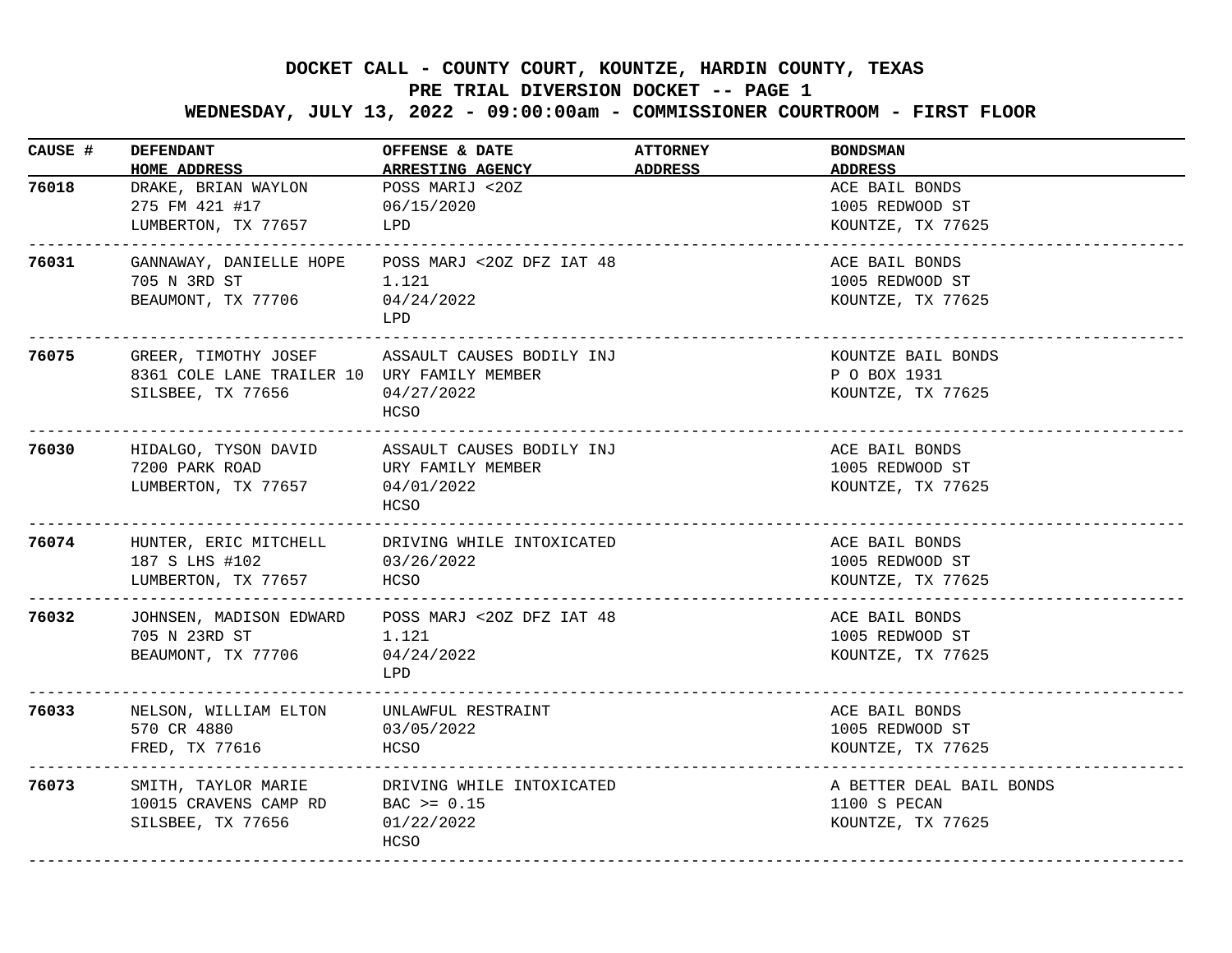## **DOCKET CALL - COUNTY COURT, KOUNTZE, HARDIN COUNTY, TEXAS**

## **PRE TRIAL DIVERSION DOCKET -- PAGE 2**

 **WEDNESDAY, JULY 13, 2022 - 09:00:00am - COMMISSIONER COURTROOM - FIRST FLOOR**

| CAUSE # | <b>DEFENDANT</b><br>HOME ADDRESS                                                                                       | OFFENSE & DATE<br><b>ARRESTING AGENCY</b>                        | <b>ATTORNEY</b><br>ADDRESS | <b>BONDSMAN</b><br>ADDRESS                                    |
|---------|------------------------------------------------------------------------------------------------------------------------|------------------------------------------------------------------|----------------------------|---------------------------------------------------------------|
| 75833   | STANLEY, TONI MARIE<br>138 CR 4142<br>WOODVILLE, TX 75979 HCSO                                                         | POSS MARIJ <20Z<br>01/06/2022                                    |                            | NIKKI BAIL BONDS<br>PO BOX 1136<br>JASPER, TX 75951           |
| 76029   | TAYLOR, MACY WYNNE POSS MARIJ <20Z<br>454 GRACE LANE<br>LUMBERTON, TX 77657 LPD                                        | 04/06/2022                                                       |                            | STEWART BAIL BONDS<br>P O BOX 1931<br>KOUNTZE, TX 77625       |
| 76015   | 8511 LYNWOOD LANE  URY FAMILY MEMBER<br>PT ARTHUR, TX 77642                                                            | TORRES, BERENICE ASSAULT CAUSES BODILY INJ<br>03/17/2022<br>HCSO |                            | ACE BAIL BONDS<br>1005 REDWOOD ST<br>KOUNTZE, TX 77625        |
| 76076   | TOWNSEND, BERTIE ANN ASSAULT CAUSES BODILY INJ<br>250 WHITE OAK 6 URY FAMILY MEMBER<br>BURKEVILLE, TX 75932 04/27/2022 | HCSO                                                             |                            | A BETTER DEAL BAIL BONDS<br>1100 S PECAN<br>KOUNTZE, TX 77625 |
| 76062   | WILLIAMS, BREEANNE ALEXYS DRIVING WHILE INTOXICATED<br>4855 YATES ROAD 04/01/2022<br>SOUR LAKE, TX 77659 HCSO          |                                                                  |                            | ACE BAIL BONDS<br>1005 REDWOOD ST<br>KOUNTZE, TX 77625        |
| 76016   | YANCEY, BRIAN WOODROW ASSAULT CAUSES BODILY INJ<br>115 TIMBERCREEK LANE<br>LUMBERTON, TX 77657 03/17/2022              | URY FAMILY MEMBER<br>HCSO                                        |                            | A BETTER DEAL BAIL BONDS<br>1100 S PECAN<br>KOUNTZE, TX 77625 |

**14 RECORDS LISTED**